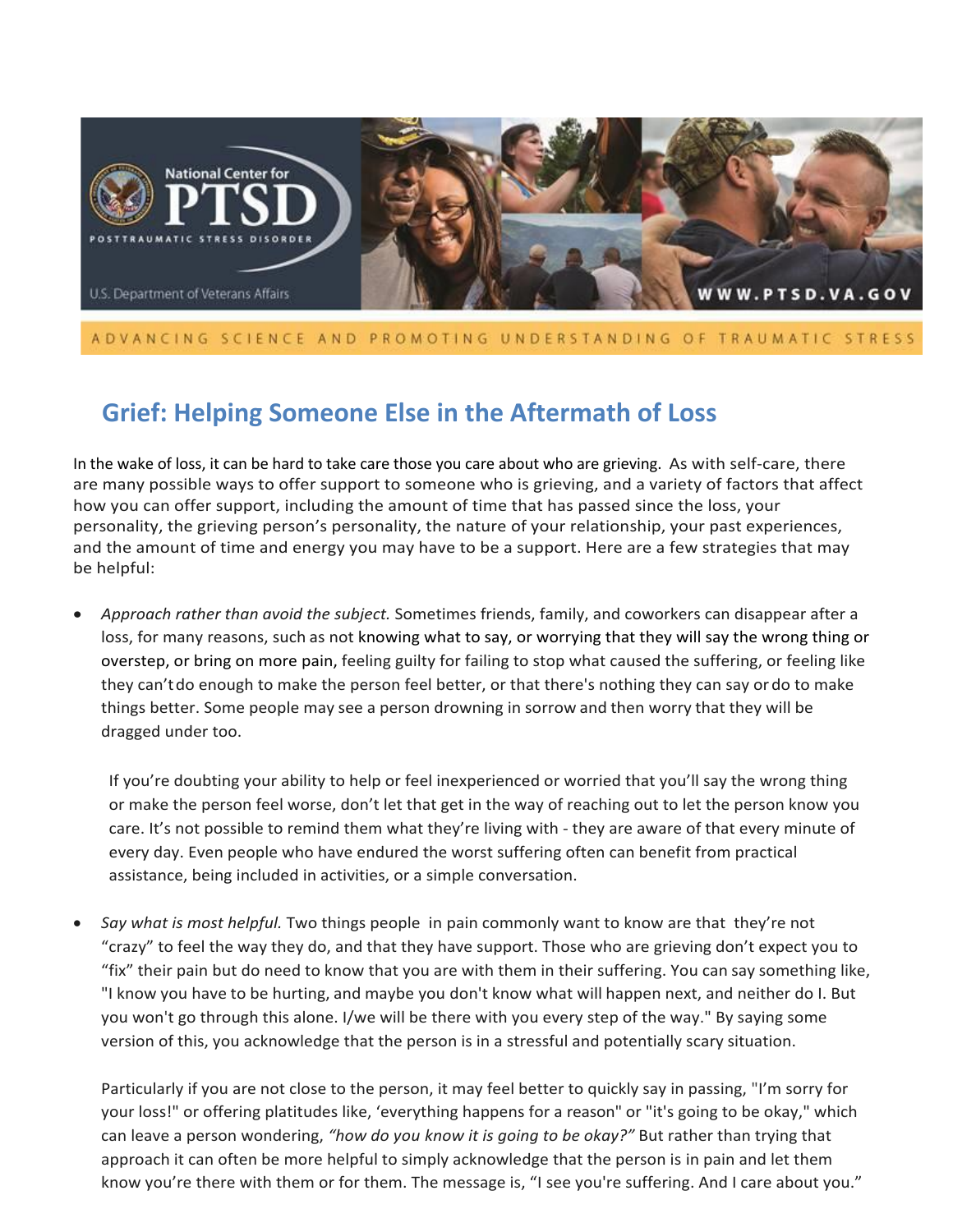Instead of saying, "You will get through this," which may be hard to believe, let the person know that you're in it with them, by saying like, *"*We're here for you, whatever you need." Or you can send text messages, emails or cards with the message: "You are not alone," "I'm thinking of you," or, "We're here for you."

A survey of people who were grieving focused on what they felt was helpful and what was not, particularly soon after a loss. Direct expression of empathy/sympathy, acknowledgement that you do not know exactly what the bereaved person is going through but are thinking of them, not being afraid to talk about the deceased (including saying his or her name), offering practical support, and asking questions about how the death has affected the person were noted as helpful, whereas the following actions or statements were noted as *not helpful*:

- A casual or passive attitude.
- Statements that the death is in any way for the best or acceptable. (e.g., "He/she is in a better place," "It was his/her time to go," "It could be worse," or "It's God's will.")
- An assumption that the bereaved person is strong and will/should get through this.
- Any kind of avoidance of discussion of the death or the person who died.

If the grieving person conveys any of the above approaches, you can respectfully *acknowledge* the feeling or thought, but don't initiate statements like these yourself.

• *Ask questions*. Be an "opener." Openers ask a lot of questions and listen to the answers without judging. They enjoy learning about and feeling connected to others. Openers can make a big difference in times of crisis, especially for those who are normally reticent. In grief, some people don't wantto dump their problems on others and may beunable to mention their grief unless people really press. Openers don't always have to be the closest of friends. People who have faced adversity tend to express more compassion toward others who are suffering. Grief is often discussed among "those who recognize in one another a kindred experience.

It's important to ask how the grieving person is doing with sincere interest, or it may come across as more of a standard greeting than a genuine question, and the person may not know how to respond to pleasantries. You can ask simple questions, like, "How are you today?" It showsthat you are aware that a person is struggling to get through each day. It can be a short cut to express empathy and can also convey that the most intensive levels of grief might not be all- pervasive or permanent.

- *Offer empathy.* You may not feel comfortable asking questions or initiating a conversation with the grieving person, but you could send a text message with something simple like, "I know what you're going through must be really hard. I've been thinking about you." Offer empathy, or share personal stories, with the message that the person is not alone.
- *Offer a menu of options for support.* Rather than making assumptions about whether the person wantsto talk, offera menu of options andsee ifthey takeany of them. Again, you don't need to fix or stop the suffering. For some, simply showing up can make a huge difference. Say, ''I'm here if you ever want to talk. Like now. Or later. Or in the middle of the night. Whatever would help you." In some circumstances, you can simply let the person know that if they need you in any way, they can call you at any time. Just knowing it's an option to call at any time may be enough for the person to feel better, even if they never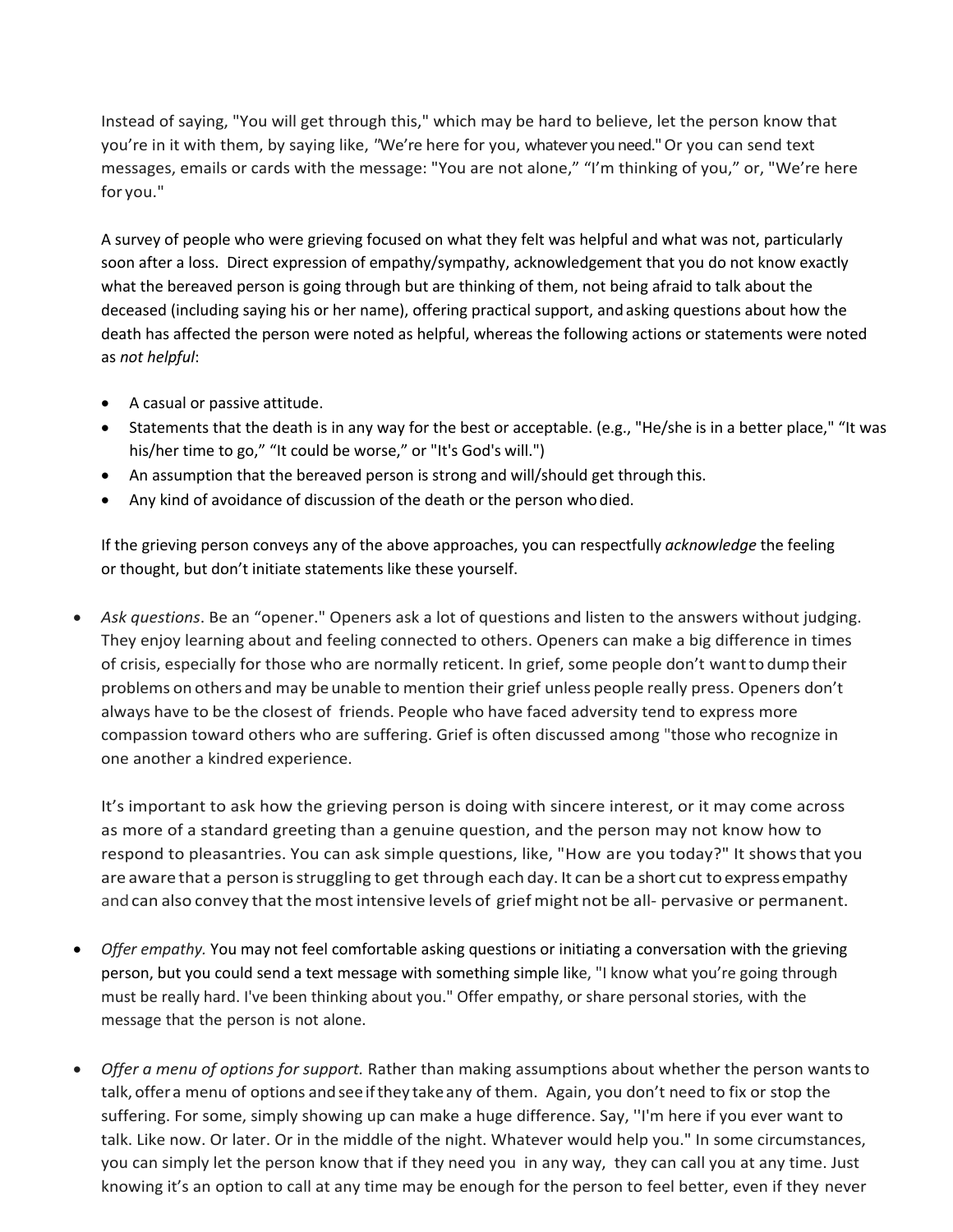take you up on the offer.

In other situations, you might sincerely ask, "Is there anything I can do?" but the person does not have an answer. Or maybe they know of things that would be helpful but it's hard for them to ask for those things because they feel like it would be too much of an imposition. So asking if you can do anything may unintentionally shift the obligation to the grieving person. It may be more helpful for you to proactively jump in with some practical or supportive action, sometimes before the person even realizes that they need it. Rather than offering to do 'anything,' just do something (i.e., mowing the lawn, picking up family, holding the person's hand, bringing food, texting, "What do you NOT want on a burger?"). Make a choice for the person but give them a sense ofcontrol. Specific acts help because instead of trying to fix the problem, they mitigate the aftereffects of the problem. Most importantly, show up over and over, and make it clear that you will always be there when the person needs you.

• *Be genuine and persistent.* Grieving can come in waves, be worse on anniversaries or holidays, and can last a long time. Continue to check in with the person regularly. Make sure you makeregular efforts to convince the person that you truly want to help, so they don't feel like a burden (i.e., "I won't be able to rest unless I know you're okay." "I call often because the only time I feel okay is when I'm talking to you." "I'll sit here with you watching television every night until I know you're back"). In this instance, caring means that when someone is hurting, you cannot imagine being anywhere else. Many who grieve find that they really appreciate contact months later, when most interest has dropped off, especially on anniversaries or holidays that remind them of their loss. A text, call, card, or email can be a much-needed reminder that even over time, they are not alone.

As the worst of the grief fades, the person may feel the need to restore balance in their friendships, so they don't feel one-sided. They may want those close to them to know they are there to help carry their troubles too. Make sure you allow this shift and let them offer help or assistance in other ways, so that they benefit from feeling like they have something to contribute to the friendship.

• *Be sensitive to unique factors that affect the person.* There's no one way to grieve and there's no oneway to comfort. It's hard to understand, or even imagine, another person's pain. When we're not in a physically or emotionally intense state, we often underestimate its impact. What helps one person won't help another. And what helps a person one day might not help the same person the next day. Whensomeoneis suffering, insteadoffollowing theGoldenRule,follow the PlatinumRule, which is: treatothers as*they*wanttobe treated. Take your cues fromthe person and respond with understanding oraction that maps onto their needs.

Being a friend maymeanboth comforting grief and also dealing with other emotions, like anger, or the mental and physical impacts of grief, such as lower functioning or sickness. Let the person know that even if they feel like they are difficult to be around, you will not abandon them.

Some specific factors might interfere with open discussion. Speaking up can strengthen social bonds, but in some cases it's risky if a person feels pressure to be a representative of any kind of population or community (i.e., male, female, first responder, Veteran, single parent, millennial). They may feel less able to be free with their communication because of past generalizations, pressures, or stigma that has been imposed upon them by themselves or others. Often breaking the silence about these generalizations or expectations can bring people closer together.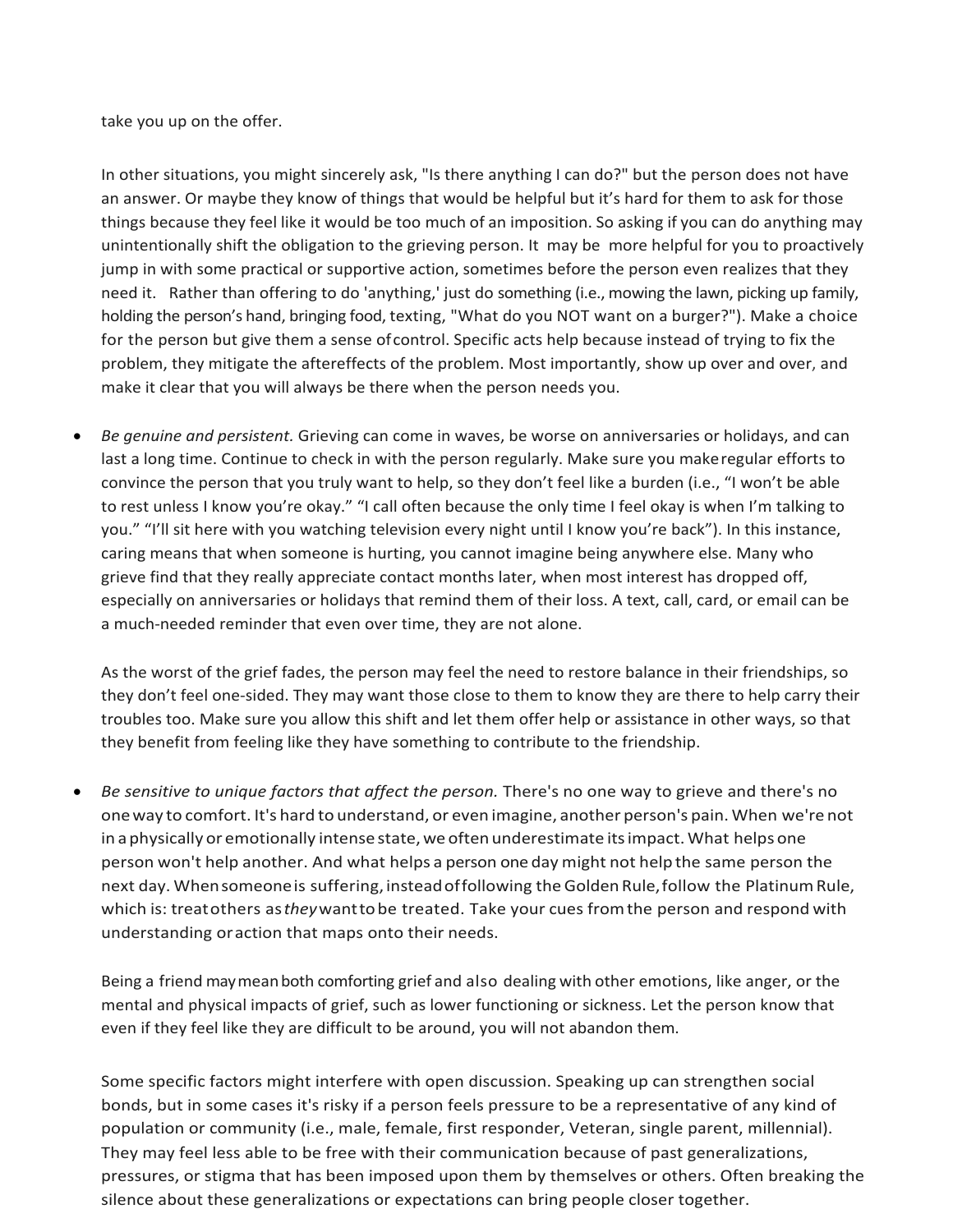• *Help challenge the person.* Some people might need to be reminded that they still need to set and achieve ambitious goals at work. Challenging someone could backfire, but if you know the person well enough, blunt encouragement like this might provide a needed jolt of confidence and remind them that they could fail by failing to try. For people who are hard on themselves, remind them that even when they give themselves a low rating for the situation itself, they can still earn a high rating for how they deal with it.

### **References**

- Berkowitz, S., Bryant, R., Brymer, M., Hamblen, J., Jacobs, A., Layne, C., & Watson, P. (2010). Skills for psychological recovery: field operations guide. *Washington (DC): National Center for PTSD (US Department of Veterans Affairs) and National Child Traumatic Stress Network (funded by US Department of Health and Human Services and jointly coordinated by University of California, Los Angeles, and Duke University)*.
- Bonanno, G. A. (2009). *The other side of sadness: What the new science of bereavement tells us about life after loss*. Basic Books.

Jordan, A. H., & Litz, B. T. (2014). Prolonged grief disorder: Diagnostic, assessment, and treatment considerations. *Professional Psychology: Research and Practice*, *45*(3), 180.

Kliem, S., Lohmann, A., Mößle, T., Kröger, C., Brähler, E., & Kersting, A. (2018). The latent nature of prolonged grief-A taxometric analysis: Results from a representative population sample. *Psychiatry research*, *260*, 400-405.

Petriglieri, G., & Maitlis, S. (2019). When a colleague is grieving. *Harvard Business Review*, *97*(4).

Prigerson, H. G., Frank, E., Kasl, S. V., & Reynolds, C. F. (1995). Complicated grief and bereavement-related depression as distinct disorders: Preliminary empirical validation in elderly bereaved spouses. American Journal of Psychiatry, 152(1), 22-30.

Roulston, A., Clarke, M. J., Donnelly, M., Candy, B., McGaughey, J., Keegan, O., & Duffy, M. (2018). Psychological therapies for major depressive disorder and prolonged grief in bereaved adults. *Cochrane Database of Systematic Reviews*, (12).

Sandberg, S., & Grant, A. (2017). *Option B*. Michel Lafon.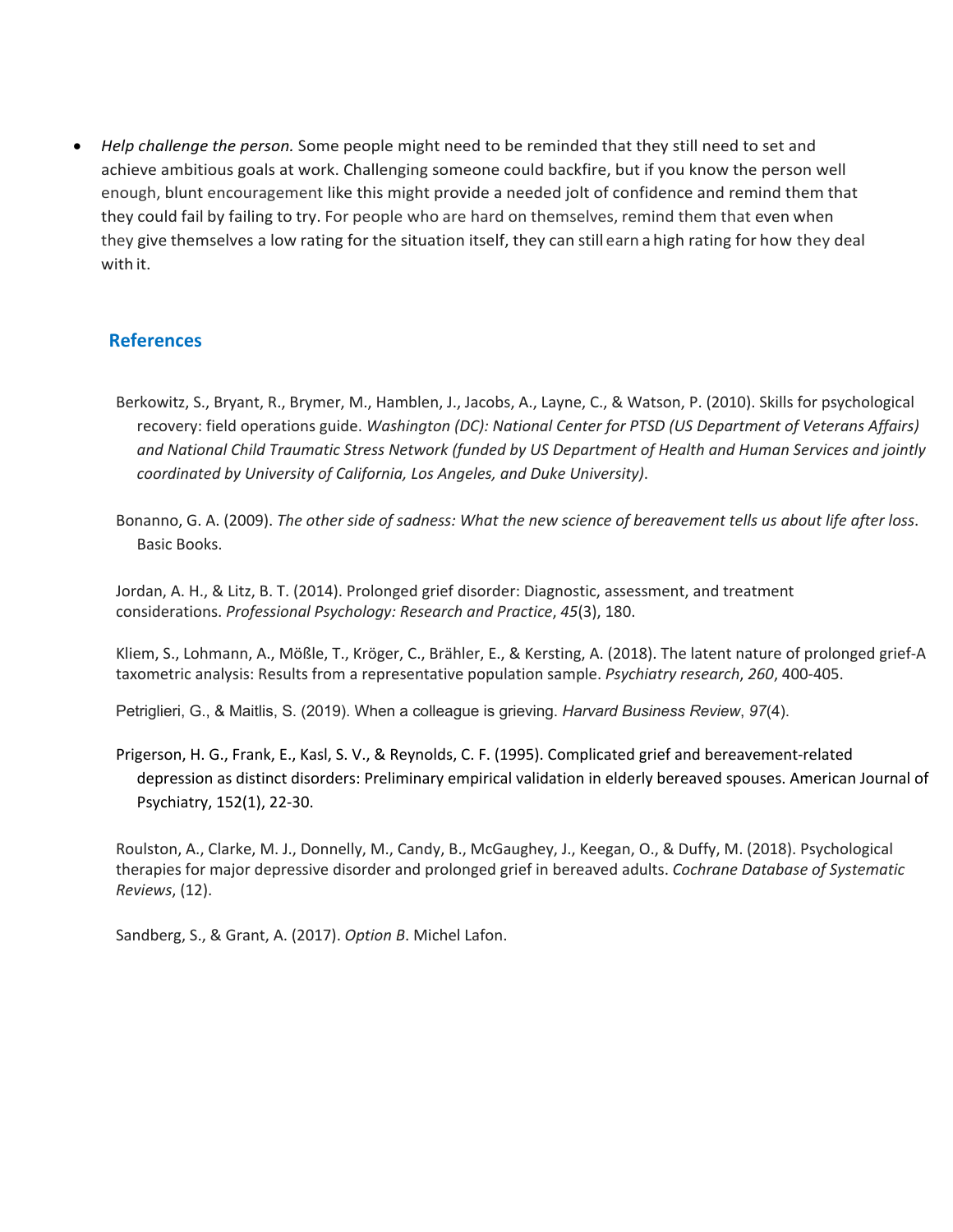# **Self-Care:**

There are many different ways to take care of oneself during grieving, which may vary depending on a variety of factors, including the amount of time since the death, your personality, your history, your relationship with the person who died, and the context of your life in the wake of the death. Here are a few strategies that have been noted by others to mitigate or reduce grief over time. Not all of them are necessary or appropriate for everyone, but they may provide some possible options for self-care.

### *Social Processes:*

- *Reach out to mentors.* The most helpful support often comes from those who have suffered similar losses. They understand because they have been through similar experiences. Instead of saying, "I'm sorry for your loss," they might say that they went through something similar and let you know how they got through it. Or you can see that they've gotten through it. Or just being with them may feel comforting. They may not have to say many words, but you still feel understood via the kinship of shared or similar experiences.
- *Reach out to you closest friends*. As people get older, they typically focus on a smaller set of meaningful relationships, and the quality of friendships becomes a more important factor in happiness than the quantity. But not everyone feels comfortable talking openly about personal tragedy. We all make our own choices about when, where, and if we want to express our feelings. However, evidence suggests that opening up about traumatic or loss events can improve mental and physical health and can help you understand your own emotions and feel understood, rather than isolated.
- *Be clear and authentic when others reach out to you.* You can make changes in your actions to make better connections with the people you choose to be more authentic with. For instance, if you automatically answer the question "How are you?" with "Fine," it doesn't encourage the people you're close with to ask further questions. If you don't give a true response the other person may not feel comfortable pushing for one. If you do think it would be helpful to be more authentic with someone, to get better support from them, instead of saying "I'm fine," you could say something like, "I'm not fine, but I appreciate you asking and it's nice to be able to be honest about that with you." Let them know when you may want to avoid more authentic conversations at some point, when the timing is right, you do want to talk morein-depth with them about how you are. You can tell them the best times and ways to reach out, such as in person, over the phone, over food, or by text. You can also tell them that it's okay for them to ask you questions or talk about how they feel too, especially if they seem to be feeling paralyzed when you're around, worrying that they might say the wrong thing.

#### *Mental Processes:*

- *Focus on how sadness or despair will feel less acute with time.* Studies reveal that we tend to overestimate howlong negative eventswill affect us, but most people who have lived through tragedy say that over time the sadness subsides.
- *Focus on the moments when the pain temporarily eases up.* Learn that nomatter how sad you feel, another break will eventually come. It can help you regain a sense of control.
- *Focus on being realistic.* Words like "never" and "always" are signs of permanence, which can make recovery more difficult. Try to reduce the words "never" and "always" and replace them with "sometimes" and "lately." "I will *always*feelthis awful" becomes "I will*sometimes*feelthis awful."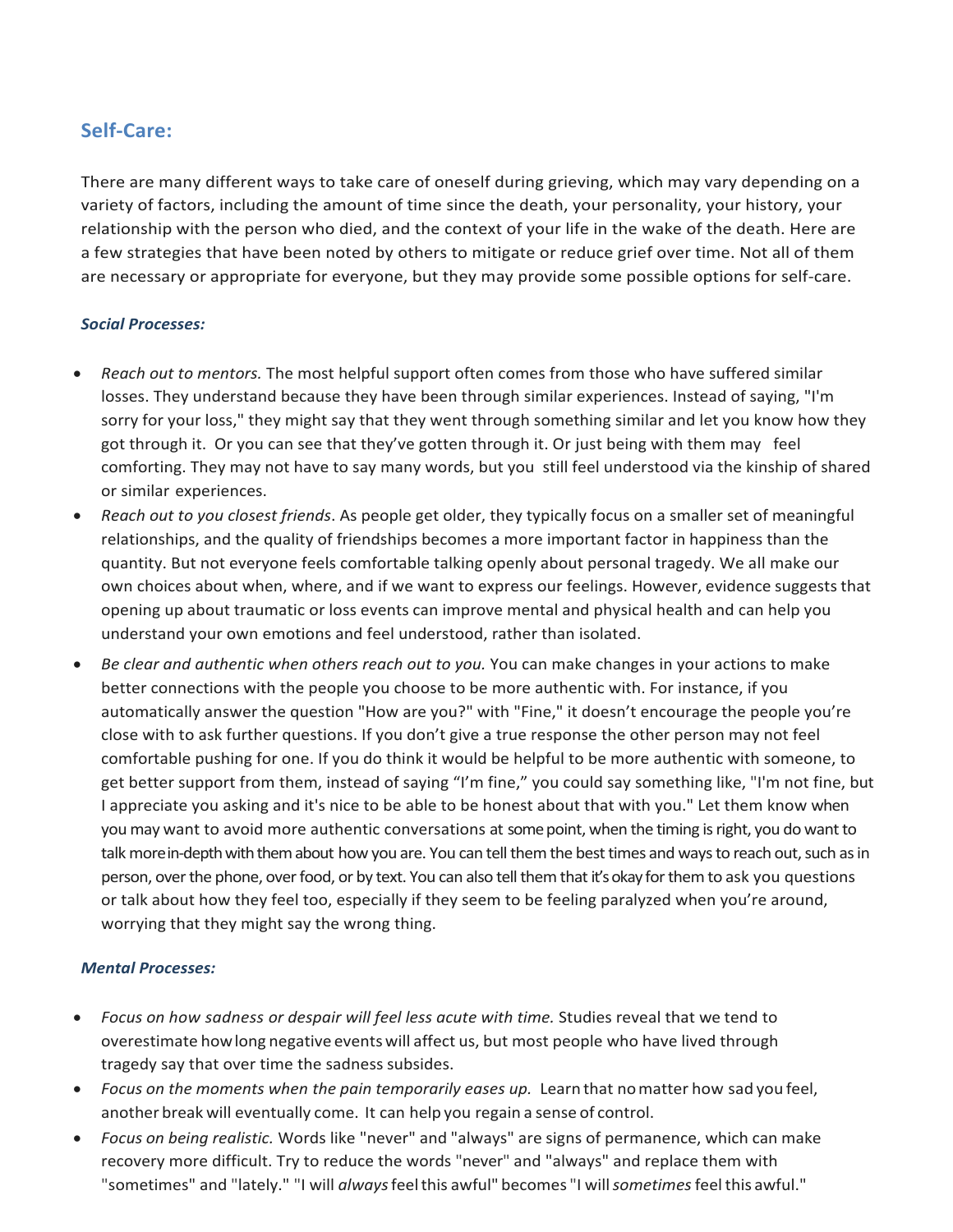- *Focus on reality.* Instead of being surprised by the negative feelings, plan for, or "lean into" them, rather than feeling down that you are down, or grief-stricken that you are grief-stricken, or anxious that you are anxious. Admit that you cannot control when the sadness comes. Take "feeling breaks" and stop fighting those moments, and you may find that they pass more quickly.
- *Focus on acceptance.* We all deal with loss: jobslost, loveslost, liveslost. The question is not whether these things will happen. They will, and we will have to face them. Resilience comes from analyzing how we process grief and from simply accepting that grief. Sometimes we have less control than we think. Other times we have more. Accept that aging, sickness, and loss are inevitable. It lessens our pain because we end up "making friends with our own fears."
- *Focus on worst-case scenarios*. Rather than trying to find positive thoughts, think about how much worse things could be. Find other things to be grateful about, which research has shown can increase happiness and health by reminding us of the good in other areas of life.
- *Focus on changing beliefs that don't serve you.* For instance, consider that the way you typically respond to offers of help from people might need to change in some circumstances. Some people hate asking for help, hate needing it, or worry that they will be a burden to everyone. They may define friendship by what *they* can offer, such as advice, support, or practical help. If you are like this, you may need to change this pattern when grieving. Rather than focusing on feeling like a burden, you may need to reframe your thought that *friendship isn't only what you can give, it's what you're able to receive*. And by receiving it, you can better give back to others going through similar situations in the future.
- *Focus on honoring.* Find a way to honor the loss. Writing or creating a ritual can help you feel connected to the person, give his/her life continuing meaning, and allow you to live in a way that honors and reaffirms your relationship, instead of cutting ties, "getting over it," and moving on with your life. Once the initial shock of grief wears off, many bereaved people realize that the best way to pay tribute to their loved ones is not through their own pain and suffering, not through their own metaphorical death, but by living on as fully as possible, or by living as the other person would want them tolive.
- *Focus on philosophy/religion/or values.* This can help you gain a broader view, gain a sense that you or yourloved ones are looked after, and feel connected to a greater power. For example, for some people, turning to God gives them a sense of being enveloped in grace that is eternal and ultimately strong. Or it may result in the realization that you are connected to something much larger than yourself or connected to a universal human experience.
- *Focus on healing.* If you continue to experience debilitating or highly distressing feelings of grief, posttraumatic symptoms, or depression, consider talking to someone who specializes in prolonged or traumatic grief. There are evidence-based treatments that can give ongoing support and guidance to learn to correct unhelpful thoughts and beliefs, find positive coping strategies, and gain meaning from the loss. Treatment can help you find ways to honor and maintain positive memories of the person/people you lost, work towards accepting the death, manage emotions like anger or avoidance, resume normal day-to-day life, and look forward to a better future.

# **Supporting Others**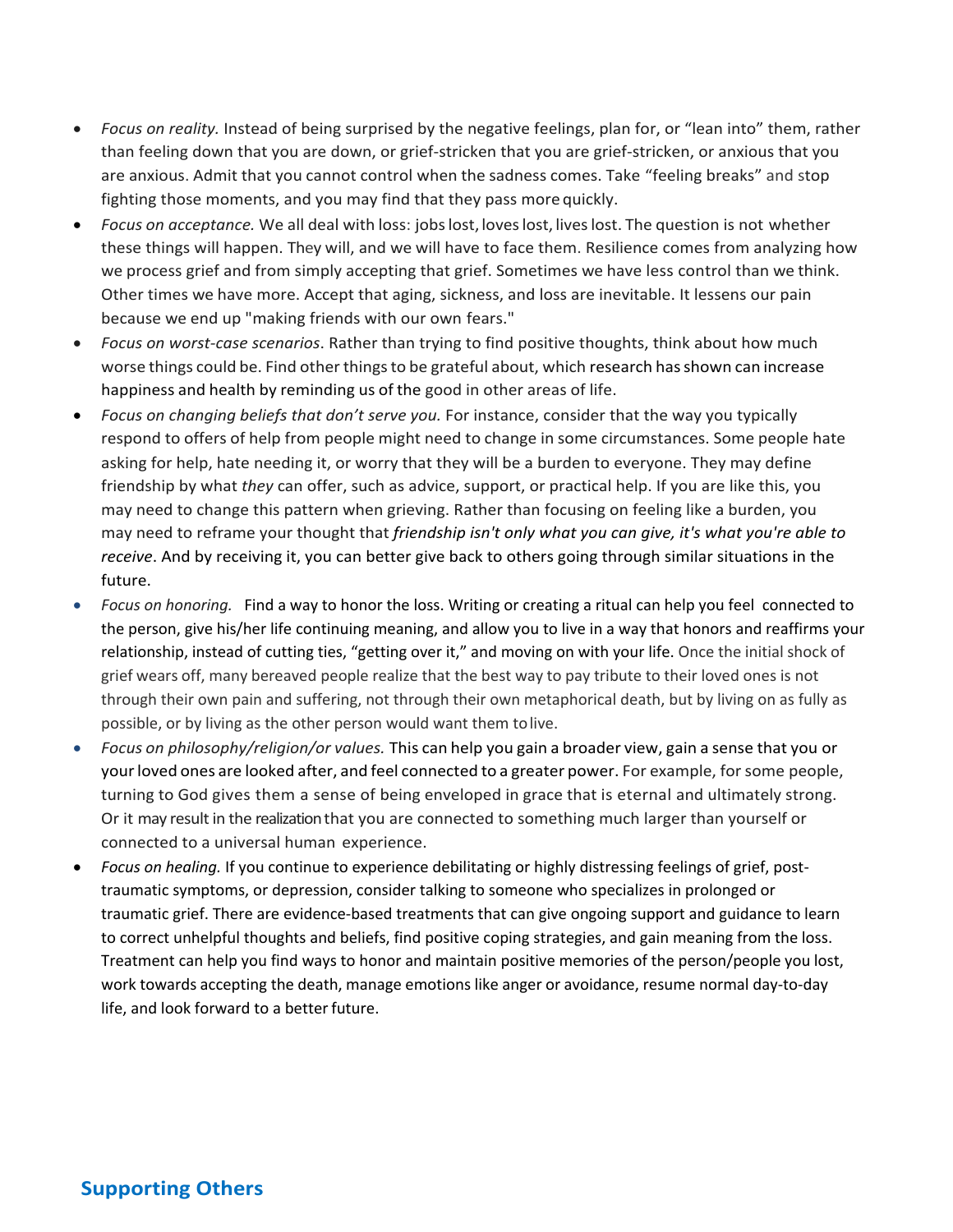As with self-care, there are many possible ways to offer support to someone who is grieving, and a variety of factors that affect how you can offer support, including the amount of time that has passed since the loss, your personality, the grieving person's personality, the nature of your relationship, your past experiences, and the amount of time and energy you may have to be a support. Here are a few strategies that may be helpful:

 *Approach rather than avoid the subject.* Sometimes friends, family, and coworkers can disappear after a loss, for many reasons, such as not knowing what to say, or worrying that they will say the wrong thing or overstep, or bring on more pain, feeling guilty for failing to stop what caused the suffering, or feeling like they can'tdo enough to make the person feel better, or that there's nothing they can say ordo to make things better. Some people may see a person drowning in sorrow and then worry that they will be dragged under too.

If you're doubting your ability to help or feel inexperienced or worried that you'll say the wrong thing or make the person feel worse, don't let that get in the way of reaching out to let the person know you care. It's not possible to remind them what they're living with - they are aware of that every minute of every day. Even people who have endured the worst suffering often can benefit from practical assistance, being included in activities, or a simple conversation.

• *Say what is most helpful.* Two things people in pain commonly want to know are that they're not "crazy" to feel the way they do, and that they have support. Those who are grieving don't expect you to "fix" their pain but do need to know that you are with them in their suffering. You can say something like, "I know you have to be hurting, and maybe you don't know what will happen next, and neither do I. But you won't go through this alone. I/we will be there with you every step of the way." By saying some version of this, you acknowledge that the person is in a stressful and potentially scary situation.

Particularly if you are not close to the person, it may feel better to quickly say in passing, "I'm sorry for your loss!" or offering platitudes like, 'everything happens for a reason" or "it's going to be okay," which can leave a person wondering, *"how do you know it is going to be okay?"* But rather than trying that approach it can often be more helpful to simply acknowledge that the person is in pain and let them know you're there with them or for them. The message is, "I see you're suffering. And I care about you." Instead of saying, "You will get through this," which may be hard to believe, let the person know that you're in it with them, by saying like, *"*We're here for you, whatever you need." Or you can send text messages, emails or cards with the message: "You are not alone," "I'm thinking of you," or, "We're here for you."

A survey of people who were grieving focused on what they felt was helpful and what was not, particularly soon after a loss. Direct expression of empathy/sympathy, acknowledgement that you do not know exactly what the bereaved person is going through but are thinking of them, not being afraid to talk about the deceased (including saying his or her name), offering practical support, andasking questions about how the death has affected the person were noted as helpful, whereas the following actions or statements were noted as *not helpful*:

- A casual or passive attitude.
- Statements that the death is in any way for the best or acceptable. (e.g., "He/she is in a better place," "It was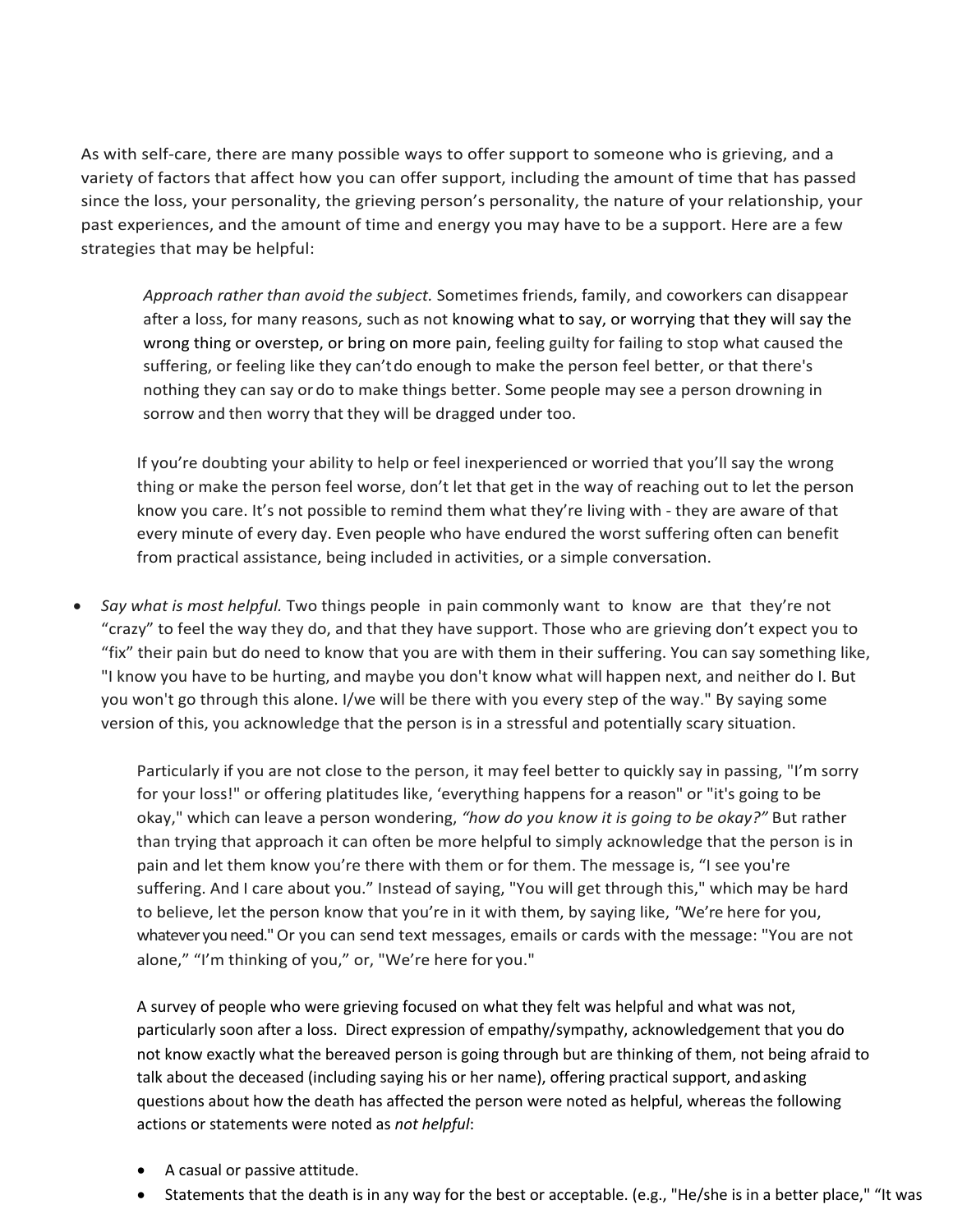his/her time to go," "It could be worse," or "It's God's will.")

- An assumption that the bereaved person is strong and will/should get through this.
- Any kind of avoidance of discussion of the death or the person whodied.

If the grieving person conveys any of the above approaches, you can respectfully *acknowledge* the feeling or thought, but don't initiate statements like these yourself.

• *Ask questions*. Be an "opener." Openers ask a lot of questions and listen to the answers without judging. They enjoy learning about and feeling connected to others. Openers can make a big difference in times of crisis, especially for those who are normally reticent. In grief, some people don't wantto dump their problems on others and may beunable to mention their grief unless people really press. Openers don't always have to be the closest of friends. People who have faced adversity tend to express more compassion toward others who are suffering. Grief is often discussed among "those who recognize in one another a kindred experience.

It's important to ask how the grieving person is doing with sincere interest, or it may come across as more of a standard greeting than a genuine question, and the person may not know how to respond to pleasantries. You can ask simple questions, like, "How are you today?" It showsthat you are aware that a person isstruggling to get through each day. It can be a short cut to express empathy and can also convey that the most intensive levels of grief might not be allpervasive or permanent.

- *Offer empathy.* You may not feel comfortable asking questions or initiating a conversation with the grieving person, but you could send a text message with something simple like, "I know what you're going through must be really hard. I've been thinking about you." Offer empathy, or share personal stories, with the message that the person is not alone.
- *Offer a menu of options for support.* Rather than making assumptions about whether the person wantsto talk, offera menu of options andsee ifthey takeany of them. Again, you don't need to fix or stop the suffering. For some, simply showing up can make a huge difference. Say, ''I'm here if you ever want to talk. Like now. Or later. Or in the middle of the night. Whatever would help you." In some circumstances, you can simply let the person know that if they need you in any way, they can call you at any time. Just knowing it's an option to call at any time may be enough for the person to feel better, even if they never take you up on the offer.

In other situations, you might sincerely ask, "Is there anything I can do?" but the person does not have an answer. Or maybe they know of things that would be helpful but it's hard for them to ask for those things because they feel like it would be too much of an imposition. So asking if you can do anything may unintentionally shift the obligation to the grieving person. It may be more helpful for you to proactively jump in with some practical or supportive action, sometimes before the person even realizes that they need it. Rather than offering to do 'anything,' just do something (i.e., mowing the lawn, picking up family, holding the person's hand, bringing food, texting, "What do you NOT want on a burger?"). Make a choice for the person but give them a sense ofcontrol. Specific acts help because instead of trying to fix the problem, they mitigate the aftereffects of the problem. Most importantly, show up over and over, and make it clear that you will always be there when the person needs you.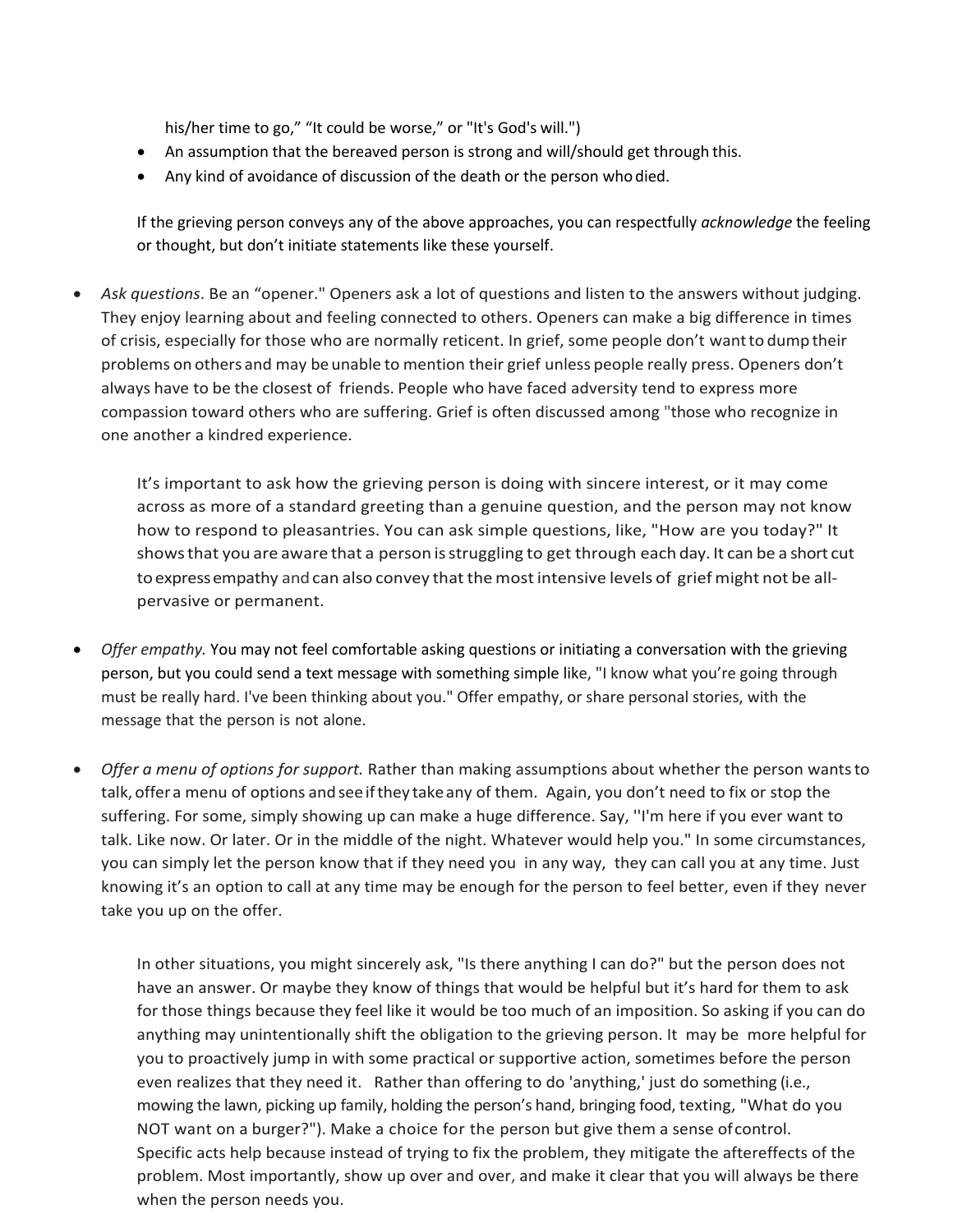• *Be genuine and persistent.* Grieving can come in waves, be worse on anniversaries or holidays, and can last a long time. Continue to check in with the person regularly. Make sure you makeregular efforts to convince the person that you truly want to help, so they don't feel like a burden (i.e., "I won't be able to rest unless I know you're okay." "I call often because the only time I feel okay is when I'm talking to you." "I'll sit here with you watching television every night until I know you're back"). In this instance, caring means that when someone is hurting, you cannot imagine being anywhere else. Many who grieve find that they really appreciate contact months later, when most interest has dropped off, especially on anniversaries or holidays that remind them of their loss. A text, call, card, or email can be a much-needed reminder that even over time, they are not alone.

As the worst of the grief fades, the person may feel the need to restore balance in their friendships so they don't feel one-sided. They may want those close to them to know they are there to help carry their troubles too. Make sure you allow this shift and let them offer help or assistance in other ways, so that they benefit from feeling like they have something to contribute to the friendship.

• *Be sensitive to unique factors that affect the person.* There's no one way to grieve and there's no oneway to comfort. It's hard to understand, or even imagine, another person's pain. When we're not in a physically or emotionally intense state, we often underestimate its impact. What helps one person won't help another. And what helps a person one day might not help the same person the next day. Whensomeone is suffering, instead offollowing the Golden Rule, follow the Platinum Rule, which is: treatothers as*they*wanttobe treated. Take your cues fromthe person and respond with understanding oraction that maps onto their needs.

Being a friend maymeanboth comforting grief and also dealing with other emotions, like anger, or the mental and physical impacts of grief, such as lower functioning or sickness. Let the person know that even if they feel like they are difficult to be around, you will not abandon them.

Some specific factors might interfere with open discussion. Speaking up can strengthen social bonds, but in some cases it's risky if a person feels pressure to be a representative of any kind of population or community (i.e., male, female, first responder, Veteran, single parent, millennial). They may feel less able to be free with their communication because of past generalizations, pressures, or stigma that has been imposed upon them by themselves or others. Often breaking the silence about these generalizations or expectations can bring people closer together.

• *Help challenge the person.* Some people might need to be reminded that they still need to set and achieve ambitious goals at work. Challenging someone could backfire, but if you know the person well enough, blunt encouragement like this might provide a needed jolt of confidence and remind them that they could fail by failing to try. For people who are hard on themselves, remind them that even when they give themselves a low rating for the situation itself, they can still earn a high rating for how they deal with it.

# **For Managers / Leaders**

The workplace is often a place where people turn to others when they are dealing with something.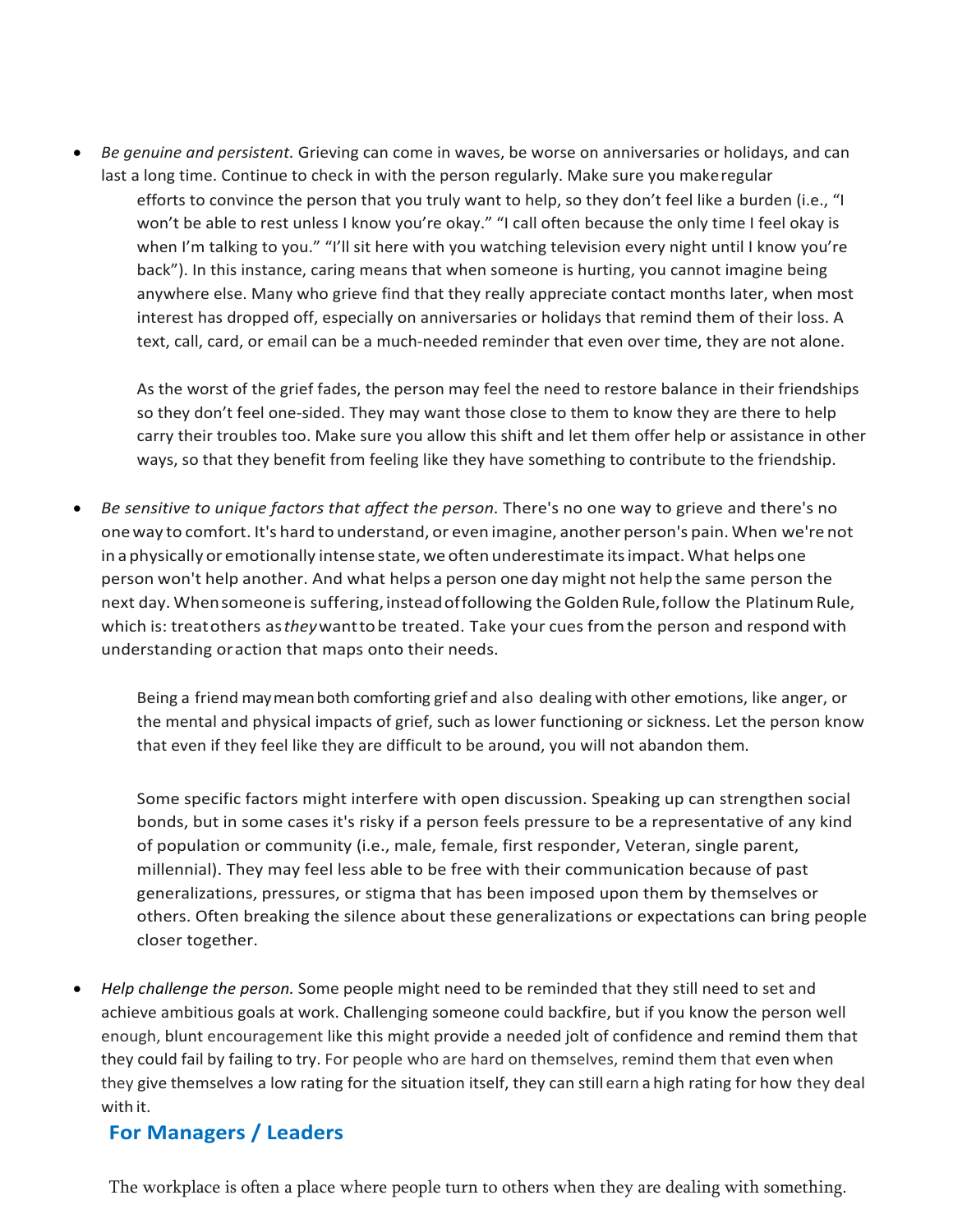However, grief can affect everything we value at work: control, growth, productivity, connections. People have two instinctive responses to death. One is to grieve and feel the pain and be sad. The other is to survive, to get on with it, and not be defeated by death. As a part of this response, some will long to get back to work as a respite from grieving, or as a reminder that there is one part of life or they still have some control. Others may need more time for practical reasons or because they are more overwhelmed by the grief. As a manager or leader, you can help employees handle both responses.

The norm following loss is often to leave the grieving person alone for a few days and then hope they'll return expediently to work. But this approach can deprive them of the support they might need. High work demands, as well as stigma associated with suffering are often the reasons for this approach, particularly in places where employees feel there is an expectation to "keep it together". If people who are grieving become isolated as a result of this approach, the natural withdrawal that accompanies mourning is more intense and lasting and can result in eroded performance in the short term and diminished commitment and loyalty to the organization in a long term.

If you can build a relationship of trust with a grieving person, you can be a strong source of support, and the loyalty you'll get, and the level of work, may far outweigh the impact of grief on work productivity. Strong time off policies, flexibility, and open conversations make a big difference. Here are a few ways to help:

Be flexible. Those grieving will experience both progressions and regressions in focus and productivity after a loss. Acknowledging the loss without making demands during the regressions helps. Let the person take the lead and ignore the impulse to fix. Be present and support the person by managing the boundary between them and the workplace. If possible, allow remote working, a shift to a less demanding role, or flexible work hours. You may also consider offering an extension of or an opt-out of an evaluation, along with regular reviews to discuss how the person is coping and whether further accommodations are needed. Flexibility helps people benefit from the structure of returning to work without being overwhelmed.

Show support. People are touched by simple things in the aftermath of loss, especially by leaders, and you will see what is most useful if you just pay attention. Your demonstration of support is a signal that the workplace cares. This can be done in the most fitting way for you, your organizational culture, and the grieving person (i.e., a phone call, text, personal visitor, sending flowers or a card, attending the memorial service).

Ask questions. If possible, follow the person's lead in terms of what they prefer in terms of time off, support, assistance, and mentoring. You can also ask what they would like you to tell others at work, or how they would like their colleagues to respond when they return.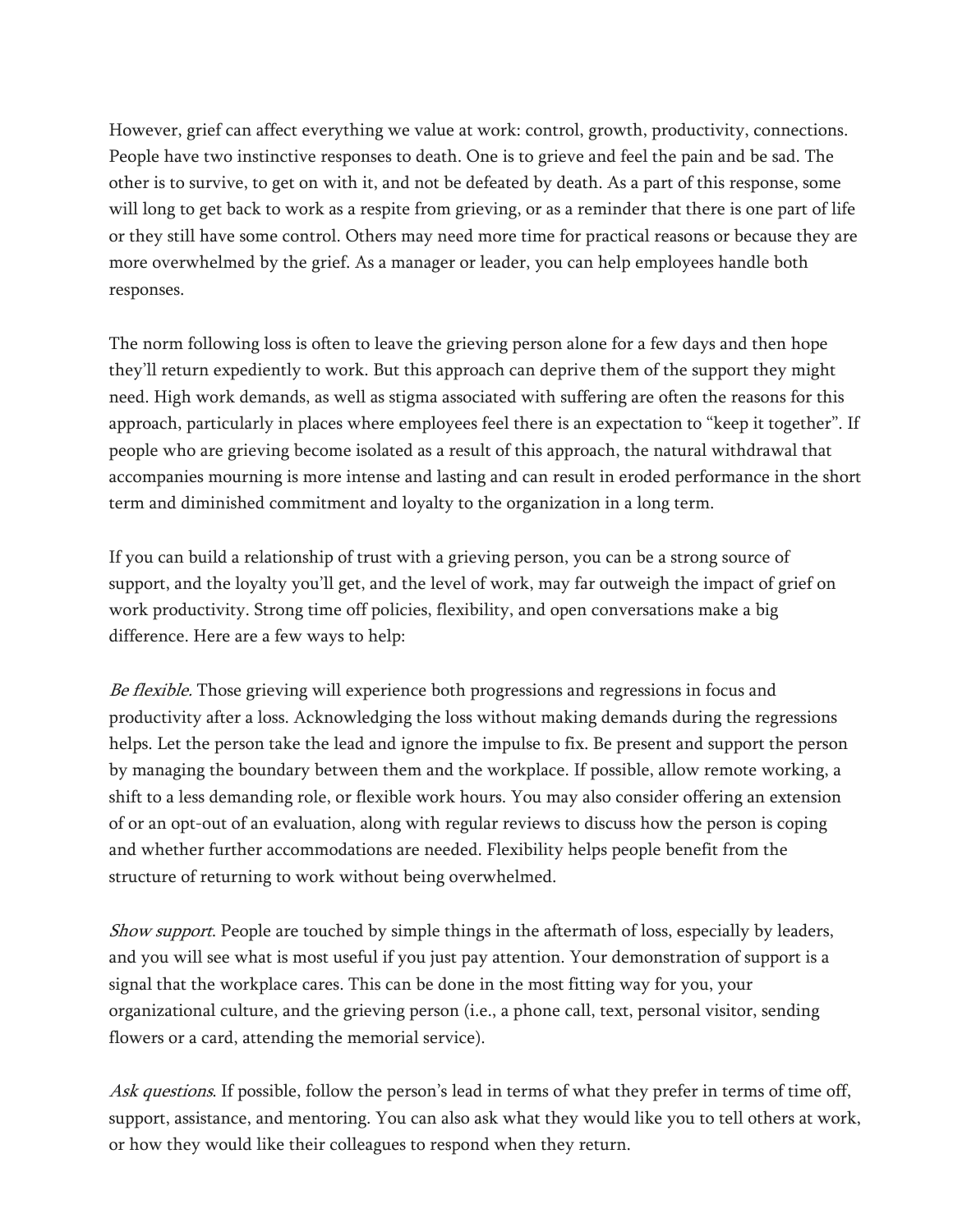Inform. Be open with the person about what the policy is for returning to work and whether it might be flexible. Those who are grieving often long for clarity, and clarity around work policies and options can give structure and routine in a time when a person is feeling out of control.

There is no formula for when to return to work, it depends on your work policies and requirements. If the existing policies do not feel like enough, consider supplementing them with strategies like leave sharing options that allow employees to donate vacation time to those in need, or an employee assistance fund to help workers cover funeral or other expenses. But ultimately, patience and support are what make the difference.

Communicate with others. When an employee is ready to return to work, you can play in important role in preparing coworkers, through communication about the returning employee's wishes and perhaps education about how to deal with grief.

Be patient. Depending on the many factors, grief can remain intense for months, and can also flare up years later. The person may continue to experience periods of intense confusion, exhaustion, and pain. They may go back-and-forth between feeling pain and wanting to move on. They throw themselves into work one moment, and the next moment feeling like they can't function at all. The person may want to return to normal but feel that it is not possible. If you realize and convey that grief can destabilize a person's focus, abilities, and consistency, and can be normal for some time after a loss, rather than sign that a person has lost interest in work, you can reduce a good deal of misunderstanding and conflict.

Believe in the person. People are very self-critical when they are grieving, especially those who have been very successful at work. A grieving person will benefit if you continue to believe in them while not putting too much pressure on them. It requires the capacity to listen and to offer permission to be both a functioning employee and a grief-stricken human being at the same time. It can be a relief for the person to see that you hold them in the same regard as before but can tailor your expectations as needed. It might also affect the way they view themselves.

Advise and refer. If an employee continues to struggle several months after a loss, it may be helpful to advise them to seek help from a professional. An inability to sustain regular work duties six months after a loss may be a symptom of complicated or prolonged grief, and there are effective evidence-based treatments that can reduce suffering and speed up recovery.

Track and facilitate progress. An experience of grief can lead to deeper connections with others, greater authenticity, a shift in values, and the realization that one is stronger, and that life is worth living. You can support this process through your interest in what the person might be discovering about their changes in life and work. Especially if a person is feeling guilt about new ways of feeling and seeing life, listen and support them as they craft a new way forward, speak about your own experiences with adversity or loss, or be open to asking about the person's experiences over time.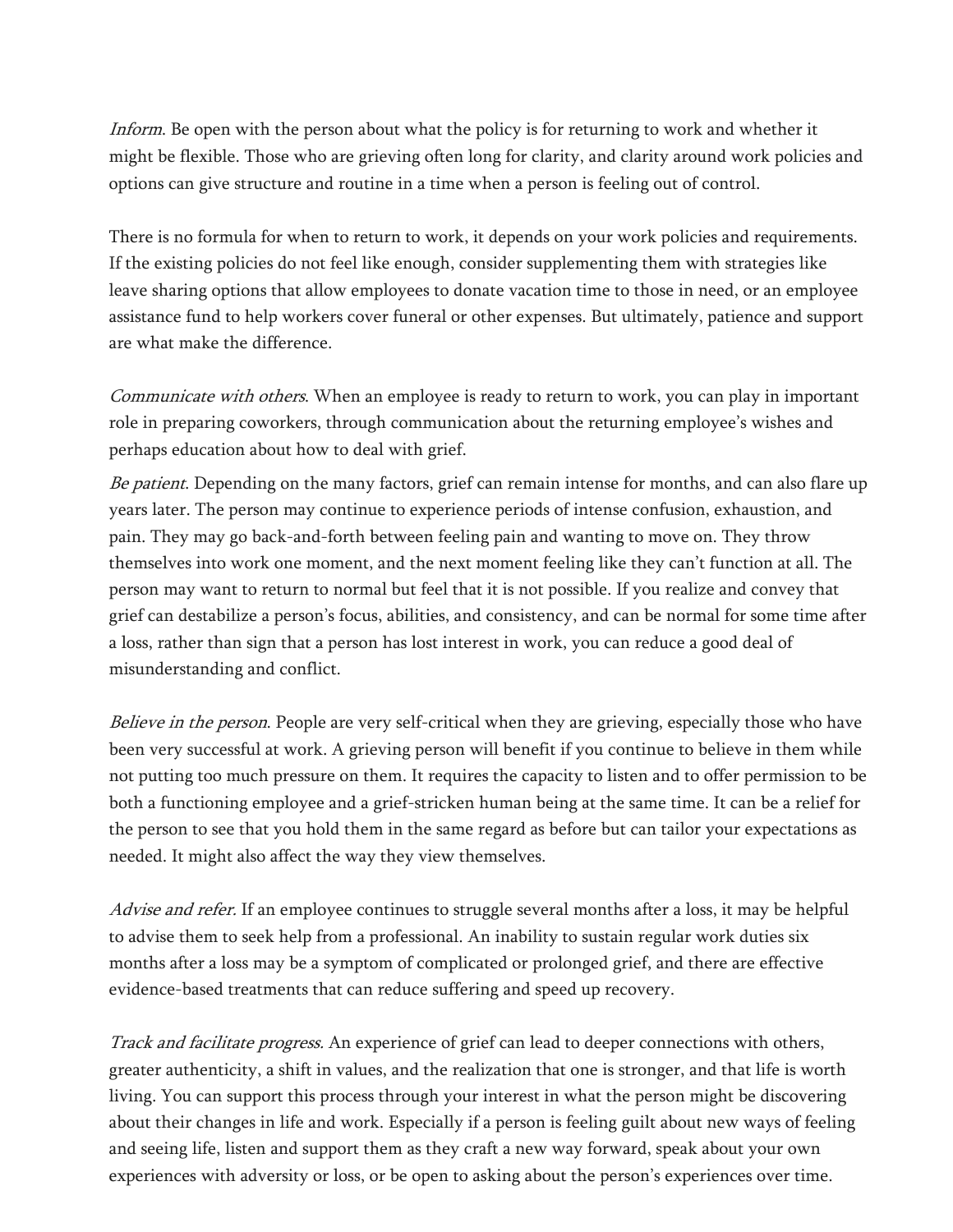Your role as a manager in helping employees with grief can help employees feel supported and work towards recovery, have a ripple effect on other employees who see the care you take with the grieving person, help employees remain in their roles, and bring out the best in your workers.

# **For Families**

Here are a few ways that families can help deal with grief:

- o Family members, friends, and colleagues can capture their memories of the person who died on video, so when their children are ready, they will learn about their parent from those who loved the person. Children can be videotaped sharing their own memories, so that as they grow up, they will know which memories of the person are truly theirs. When they're worried about forgetting about the person, they can watch the video.
- $\circ$  Share stories about how the family sticks together through good times and bad, to allow kids to feel that they are connected to something larger than themselves. These discussions help children makesense oftheir past and embrace challenges.
- $\circ$  After people reflect on an event, they often find life more meaningful and become inspired to create a better future. Rather than ignoring painful past milestones, mark them in the present.
- o Write letters to the one who has died and send them up in balloons.
- o Don't be afraid to tell stories aboutthe person who died.
- o Create a new family identity so children feel that the people left make a complete unit. Looking at photos of the family can help children integrate family memories andevents.
- $\circ$  Set aside time for the new family unit to have fun together. Interactive activities give kids a break from grief and helps them feel like they're part of a whole family again. Make them a weekly tradition.
- $\circ$  Children have limits to how much intense emotion they can process at once. They have shorter "feeling spans"; their grief comes more in bursts than in sustained periods. They also sometimes express their grief through behavior changes and play rather than in words. The research suggests that it's important to teach children the following points:
- $\circ$  Respect their feelings and not try to suppress them
- $\circ$  It's okay to be sad and that they can take breaks from any activity to cry
- $\circ$  Feeling deep grief means you get upset much more easily. It's okay to be angry. Expect that it will happen, and when anger flares, apologize quickly so that you forgive each other and yourselves.
- $\circ$  It's okay to say to anyone that they do not want to talk about it now
- o To knowthatthey did not deserve this
- $\circ$  Sleep matters even more in adversity because we need to marshal all our strength
- o It's okay to be happy and to laugh.
- o It's important to be kind to themselves.
- o You will work together as a team to not always dwell on yesterday's grief, so you can approachtoday as a new day.
- o Asking forhelp is at the heart of building resilience. They are not alone and can gain some control by reaching out for support.
- o Pain is not permanent; things can getbetter.